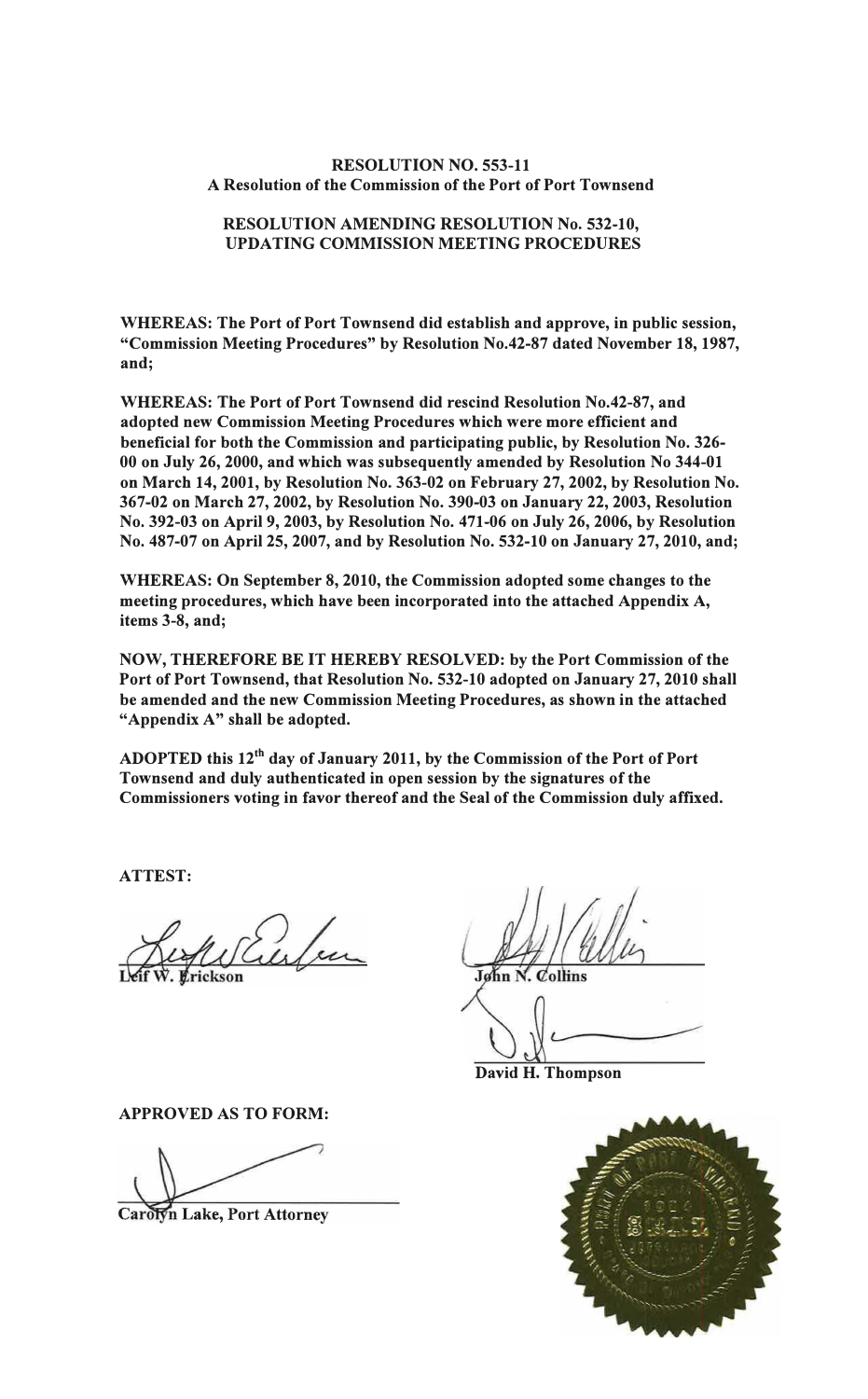### **APPENDIX A**

The Policy and Procedures on pages 1-4 have been adopted by Resolution 553-11, amending Resolutions 326-00, 344-01, 363-02, 367-02, 390-03, 392-03, 471-06, 487-07, and 532-10. Any changes or deletions will require an amendment to the Resolution.

# **COMMISSION MEETINGS**

### **TIME AND LOCATION OF MEETINGS**

فالحمار

The regular meetings of the Port of Port Townsend will be held on the second Wednesday of each month at 3:30 p.m. and the fourth Wednesday of each month at 6:30 p.m. in the Port Administration Office Commission Room, 375 Hudson Street, Port Townsend, Washington. The workshop will now precede the regular meeting on the fourth Wednesday of each month at 3:30 p.m.

#### **RULES OF TRANSACTION OF BUSINESS**

- 1. Order of Business shall be as follows:
	- I Call to Order
	- II Approval of Agenda
	- III Consent Agenda
	- IV Public Comments (Not related to Agenda items and or Guest Presentations. If applicable)
	- V Old Business
	- VI New Business
	- VII Staff Comments
	- VIII Public Comments
	- IX Commissioner Comments
	- X Next Meeting
	- XI Executive Session, (If called)
	- XII Adjournment
- 2. All matters which, in the judgment of the Commission, are of a legislative character shall be embodied in the form of Resolutions. Resolutions may be put on final passage at the same meeting at which they are introduced. Resolutions shall be numbered consecutively, and the original copy shall be signed by the President and Vice President and attested by the Secretary in open session. Resolutions shall be filed by the Secretary and shall be recorded in a book or books kept for such purpose, which shall be public records.
- 3. Organization of Workshops:
	- a. Shall have an agenda approved at the beginning of the workshop.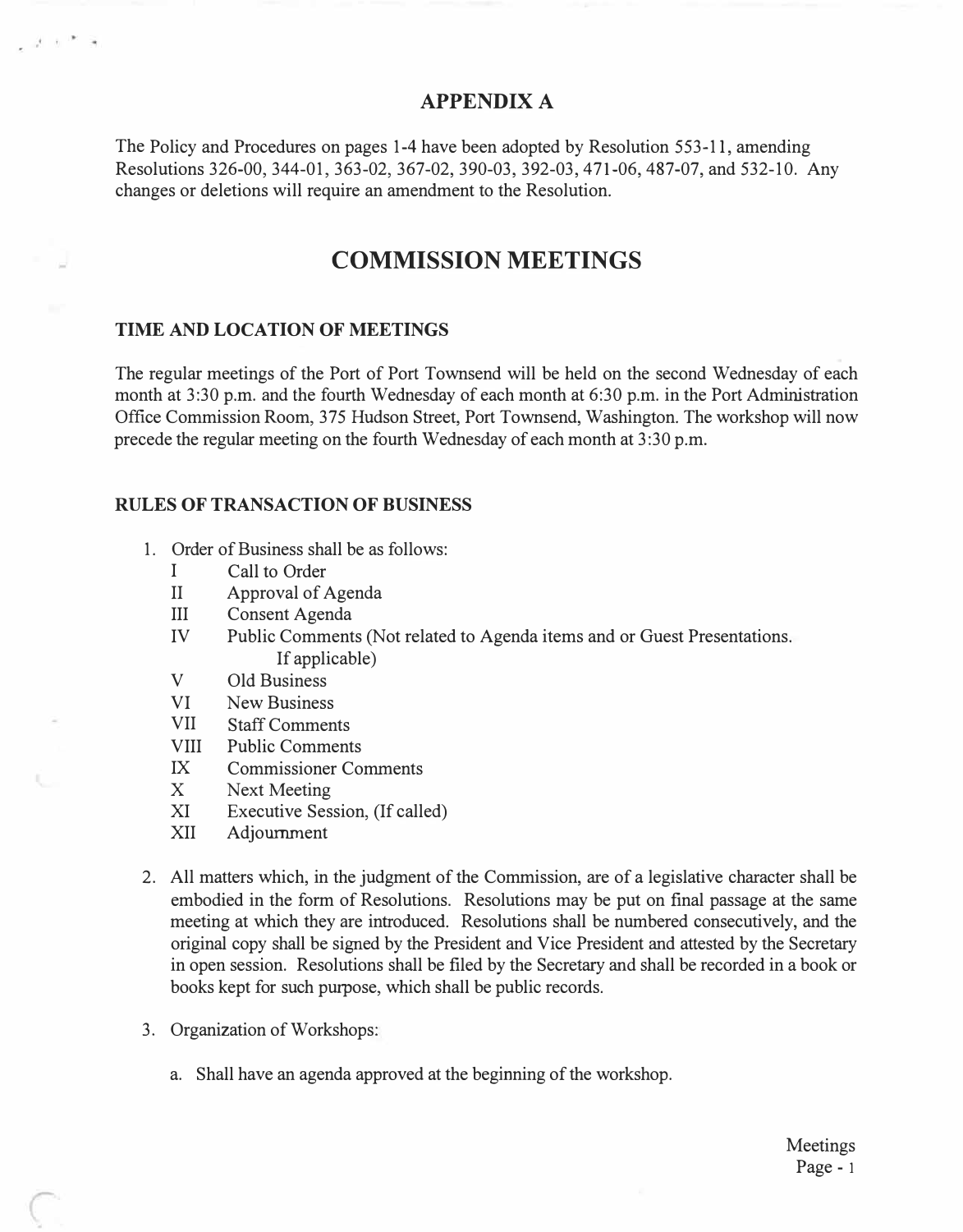- b. Will have an appropriate written record, and
- c. Will be used for discussion only, with no binding decisions made by the Commissioners.
- d. Rules governing written and spoken input from members of the public for business meetings will not apply to workshops.
- 4. Organization of Regular Business Meetings:
	- a. Shall have an agenda approved at the beginning of the meeting.
	- b. Will be started with the Pledge of Allegiance.
	- c. Will have minutes recording topics discussed and actions taken either in written and/or audio format.
	- d. Will allow presentations by each member of the public indicating a desire to address the Commission, of no more than 3 minutes, on any topic not related to the agenda.
	- e. Will allow presentations by each member of the public indicating a desire to address the Commission on any agenda item. Such presentations shall be heard during discussion of the subject agenda item, at a point in the discussion determined by the presiding officer, for a uniform maximum length of time announced by the presiding officer, at his or her discretion, to make additional presentations once all who want to be heard have made their presentation.
	- f. Public presentations shall adhere to common norms of civility and may be cut off by the presiding officer if in his or her judgment these norms are violated.
- 5. Conduct of Regular Business Meetings:
	- a. The Port Commission, as a governing body, is charged with making decisions that advances the mission of the Port and which are based on sound information and analysis, respect for views of the public, and each Commissioner's best disinterested judgment.
	- b. With only 3 elected Commissioners, the Commission can operate with a high degree of informality and need not be bound to all the provisions spelled out in standard codes of parliamentary procedure. However, some formal procedures need to be followed to respect the rights of all 3 Commissioners to participate equally and fully in all Commission business.
	- c. Some fundamental principles for conducting Commission meetings include: (taken from The Standard Code of Parliamentary Procedure, by Alice Sturgis.)
		- **1.** All Commissioners have equal rights, privileges, and obligations.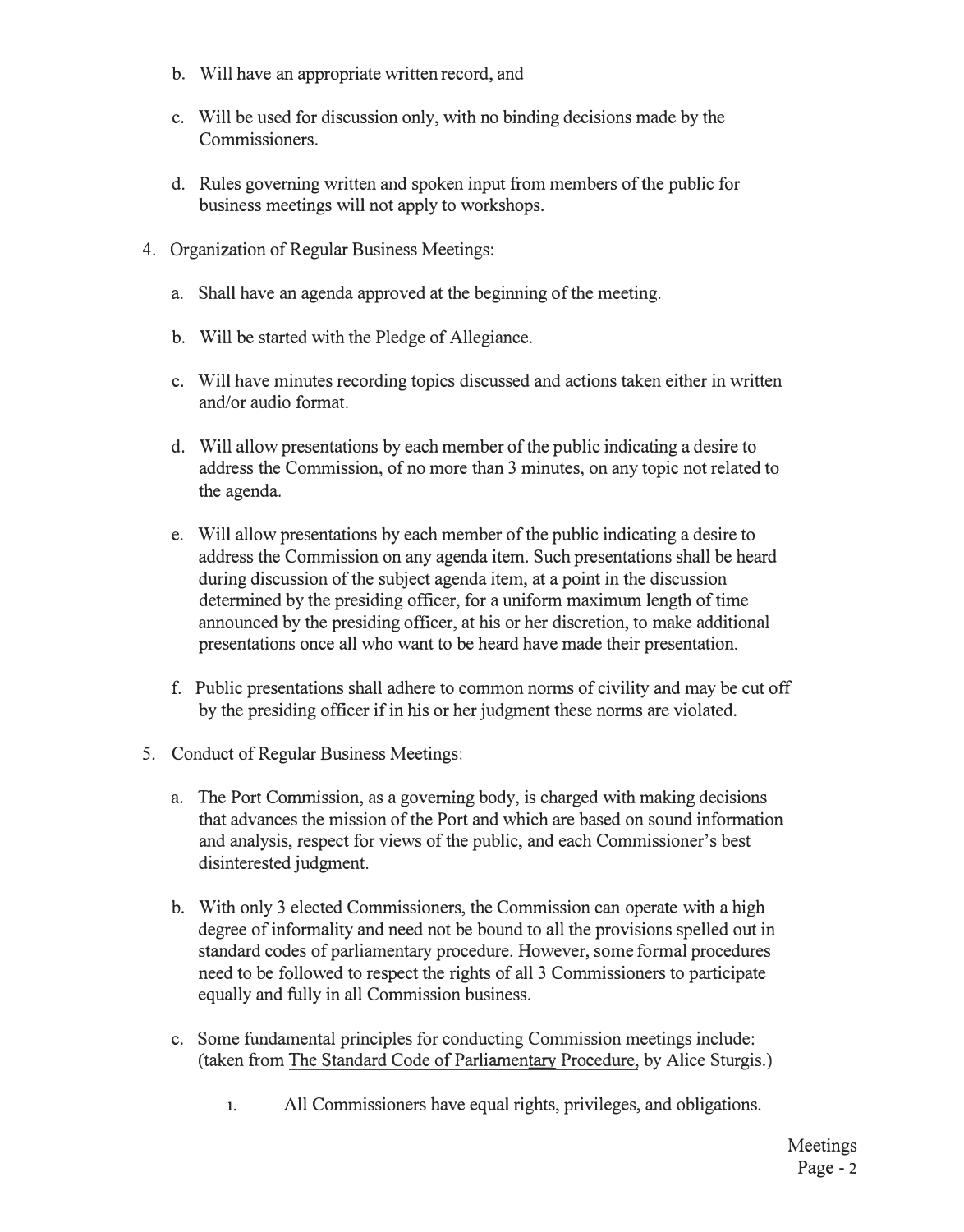- **11.** The majority vote decides.
- m. The rights of the minority must be protected.
- 1v. Full and free discussion of every proposition presented for decision is an established right of the members.
- v. Every member has the right to know the meaning of the question before the Commission and what its effect will be.
- v1. All meetings must be characterized by fairness and by good faith.
- d. To facilitate sufficient time for reflective consideration of proposals by Commissioners and members of the public and staff, all proposals for policies which impact members of the public shall be voted on no sooner than the immediate next regular business meeting following introduction of the proposal in the form of a motion moved by a Commissioner. The introduction of a proposal is the "first reading" and the vote is the "second reading". This requirement may be waived by a unanimous vote of the Commission.
	- **1.** A policy proposal, once moved as a motion, may be discussed at subsequent Commission meetings without a vote required and may be amended at subsequent meetings.
	- 11. At any subsequent Commission meeting, and Commissioner may move "To vote immediately" on the policy proposal. This motion is not debatable and requires a two-thirds affirmative vote.
	- 111. The chair may call for a vote on the policy proposal at any subsequent Commission meeting and may proceed with a vote in the absence of any objections by other Commissioners.
- e. All motions require a second. In the absence of a second, the motion is declared dead.
- f. Minor amendments to a motion may be accepted as a "friendly amendment" by the maker of the original motion without a vote on the amendment.
- g. The presiding officer of the Commission meeting shall have the right to participate fully in the discussion and shall cast a vote on all motions.
- h. The standard priorities and requirements for main, subsidiary, and privileged motions shall be used.
- 6. The draft agenda may be available by Friday of the week previous.
- 7. The Executive Director or his designee would be responsible for keeping track of each issue.
- 8. All public comments and questions should be directed to the Commissioners. If the Commissioners desire, they may refer the question to the Executive Director, Port Attorney, and/or other Port Staff in attendance.